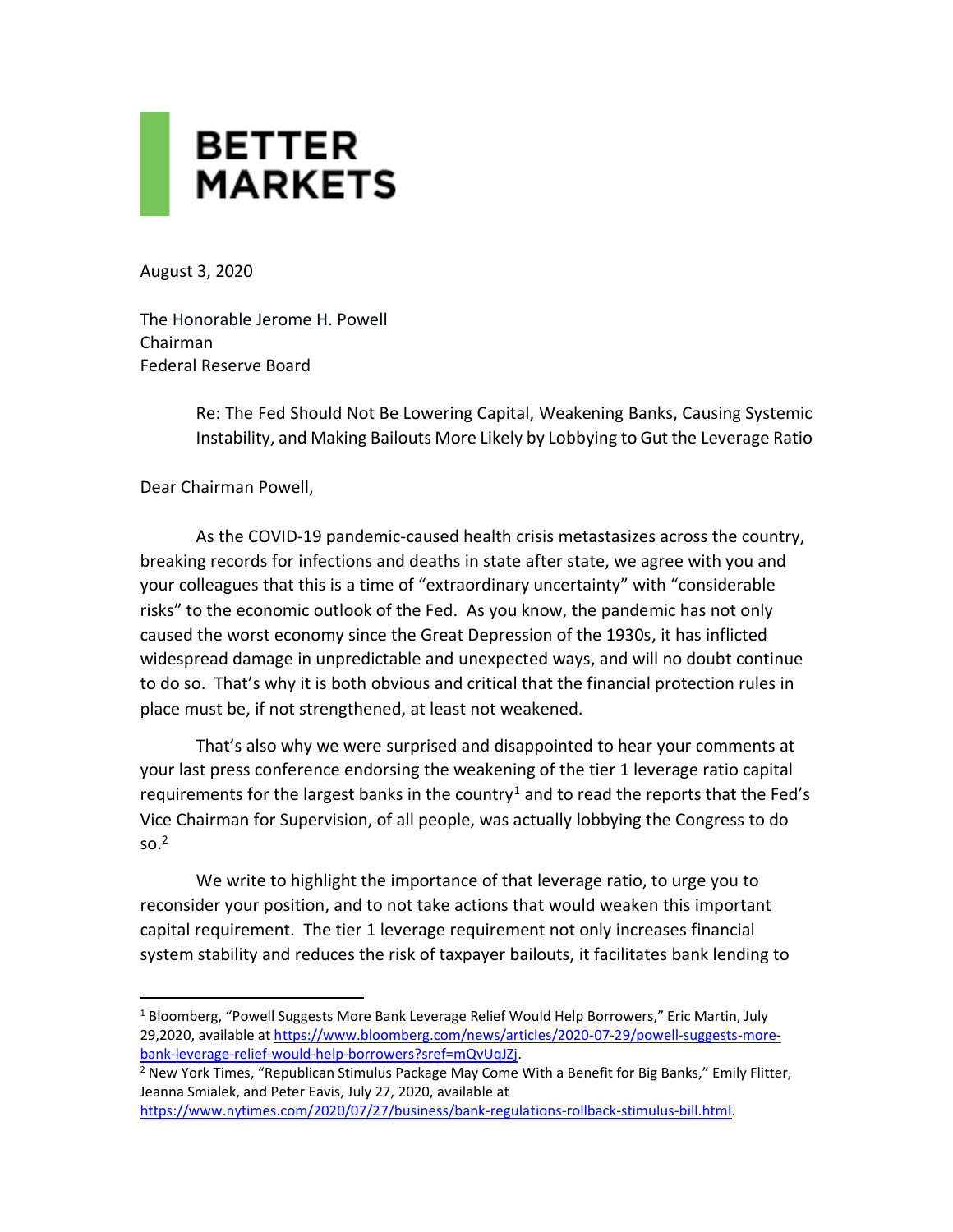the productive economy, helping Main Street families and businesses. As Better Markets<sup>3</sup> notes below, industry claims to the contrary are at best misleading or baseless, if not simply false.

Frankly, the Fed knows better, and history will judge such actions very harshly, particularly in light of very recent history. Two overriding lessons of the 2008 financial crash were that

1) strong capital requirements for the largest banks were necessary to promote financial stability and support the economy through times of stress, and

2) risk-based capital measures, while important, are necessary but not sufficient and must be complemented by robust and simple leverage requirements to reduce the possibility that important risks will be missed by a risk-based approach -- as they disastrously were prior to the 2008 financial crisis.

Both of these well-known and indisputable lessons remain crucial as the need for strong capitalization at the largest banks is more important than ever today, given unprecedented uncertainty about the economic outlook and its ultimate impact on banks' financial soundness due to the pandemic. In light of that recent history, this is not simply the wrong time to allow banks to weaken their capital positions, it is the worst possible time to do so.

Indeed, stronger bank capital requirements implemented after the 2008 financial crisis, including leverage-based measures, are a critical reason why Wall Street banks have, to date, been able to support the economy during this pandemic, rather than acting as a drain on it by requiring bailouts and withholding credit as happened in 2008.<sup>4</sup> The self-serving claims by Wall Street's largest, most dangerous banks -- and their trade groups and political allies -- that reducing capital requirements will allow them to increase their lending and better support the economy simply are not supported by independent, data-based evidence. Banks with strong capital positions are best able to support the economy through the cycle by lending to consumers and businesses without increasing the likelihood of a taxpayer-funded bailout.

 $3$  Better Markets is a non-profit, non-partisan, and independent organization founded in the wake of the 2008 financial crisis to promote the public interest in the financial markets, support the financial reform of Wall Street, and make our financial system work for all Americans again. Better Markets works with allies—including many in finance—to promote pro-market, pro-business, and pro-growth policies that help build a stronger, safer financial system, one that protects and promotes Americans' jobs, savings, retirements, and more.

<sup>4</sup> See Dennis Kelleher and Tim Clark, *No Financial Crash Yet Thanks to Dodd-Frank and Banking Reforms*, July 8, 2020, available at

[https://bettermarkets.com/sites/default/files/Better\\_Markets\\_White\\_Paper\\_Dodd-](https://bettermarkets.com/sites/default/files/Better_Markets_White_Paper_Dodd-Frank_Banking_Reforms%20%289%29.pdf)[Frank\\_Banking\\_Reforms%20%289%29.pdf](https://bettermarkets.com/sites/default/files/Better_Markets_White_Paper_Dodd-Frank_Banking_Reforms%20%289%29.pdf)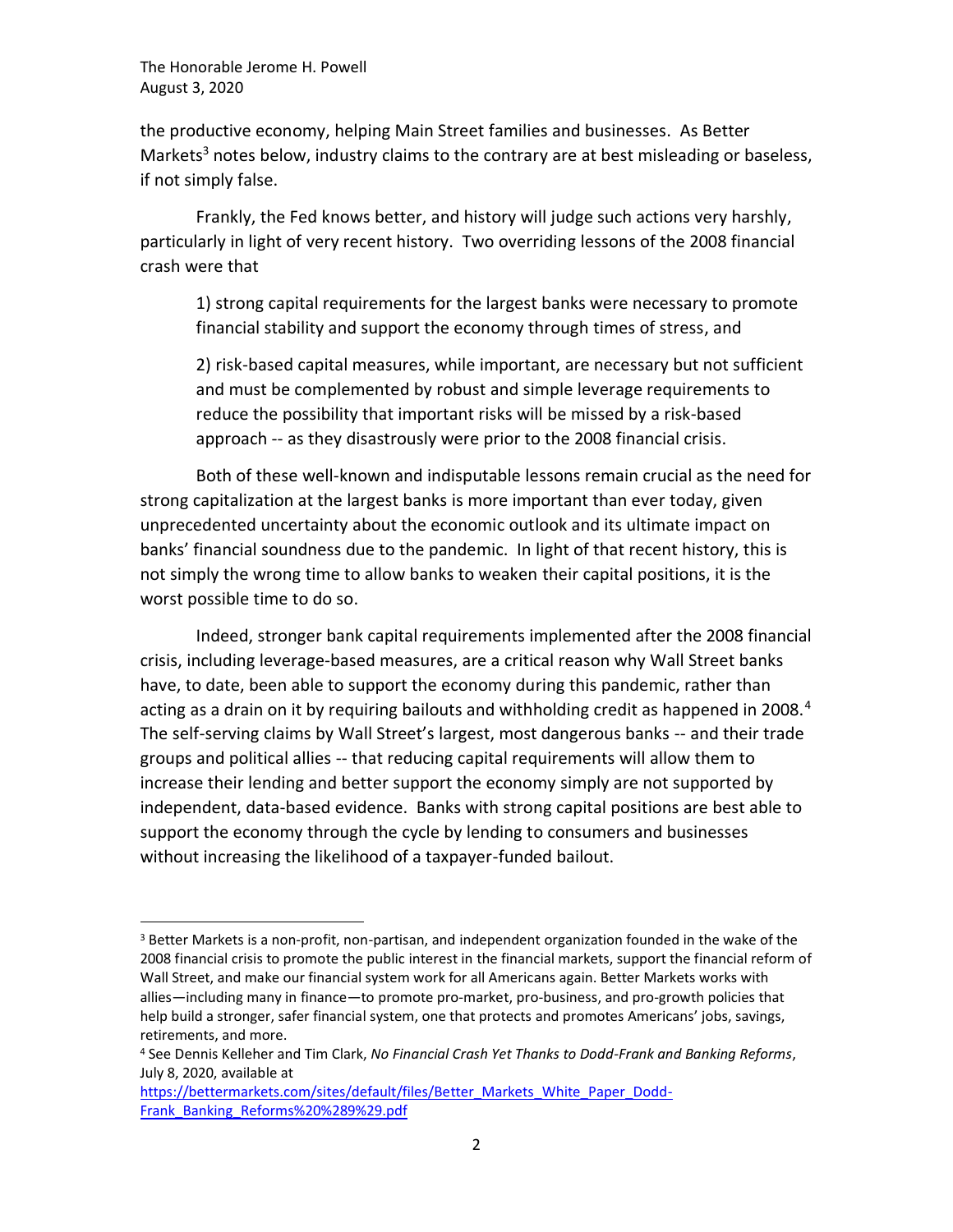Moreover, as you know, lowering required bank leverage ratios would not even in itself create an incentive for banks to increase productive lending any more than it would provide an incentive to increase other risk taking. If there is an objective, evidence-based need to create specific incentives for the largest banks to lend more to Main Street families and businesses, or to otherwise grow their balance sheets to serve these customers -- a need for which evidence has not been provided to the public -- any actions taken to that end must be carefully constructed, calibrated and targeted to achieve the specific goals in measurable ways. Of course, any such change would have to be temporary and in place only for the duration of the need created by the pandemic.

The failure of so-called "risk-based" regulatory capital requirements -- which, as the Fed well knows, systematically failed to capture the actual riskiness of many of banks' riskiest positions -- was a key contributor to banks' crippling weakness and for some their outright collapse in the last crisis. That's why it was so critically important to establish the requirement that those banks *also* meet a simpler, more straightforward minimum leverage ratio. Such leverage ratios require no judgments, no guesswork, no complicated models and, among other things, are much more difficult for banks to manipulate, understate or miscalculate. Thus, the leverage ratio requirement directly addressed one of the most important deficiencies in the pre-crash financial protection architecture for the country's biggest banks.

It is important to recognize, however, that risk weights and a leverage ratio each have distinct benefits and shortcomings, which is why an appropriate capital regime requires both. By acting together, better designed and stronger post-crisis, risk-based requirements complemented by simple leverage-based requirements -- and stress testing -- have dramatically strengthened U.S. banks and provided the foundation for them to support an historically long period of economic expansion.<sup>5</sup>

With regard to the critical role of stress testing, as you are well aware, two of the very changes the Fed recently made to weaken the Fed's stress testing program - specifically, not including a post-stress leverage requirement in the stress capital buffer and changing the stress test calculations so as to no longer assume banks' balance sheets might grow in a crisis -- have been exposed as dangerous by the current situation. Some of the largest banks' balance sheets are growing during this time of crisis, as had appropriately been assumed in Fed stress tests for years prior to the recent changes. And if there is in fact a perceived need to reduce bank leverage requirements during this crisis to support bank customers and the economy, then there is also a need for a post-stress leverage buffer, which banks could build up in good times to have sufficient capital during periods of stress to be able to provide that support.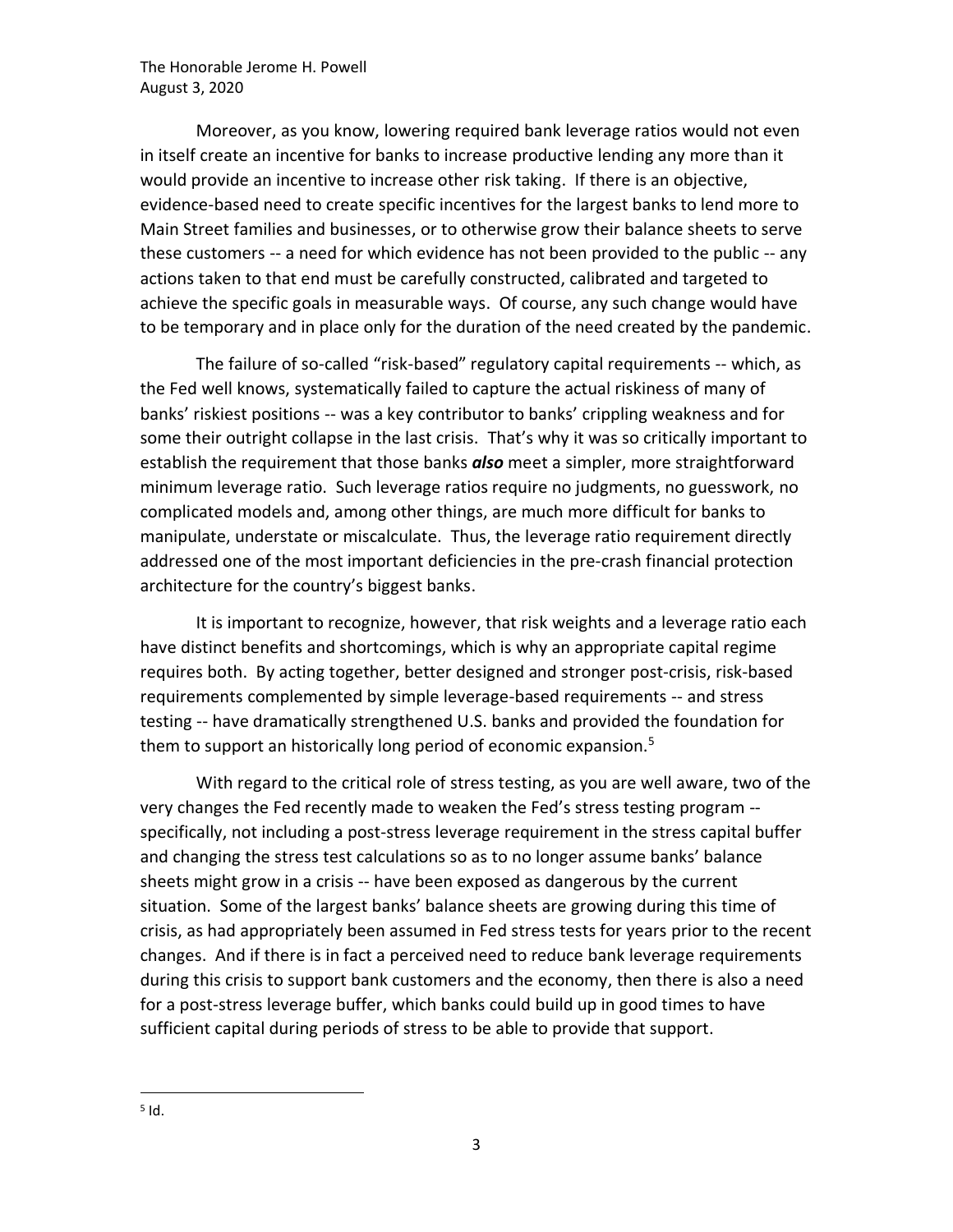The Board of Governors should revisit implementation of the stress capital buffer and address these changes and others, which have not only undermined the credibility of the Fed's well-respected stress testing program, but have also significantly lowered effective capital requirements for the largest U.S. banks. Making such changes without the benefit of having seen the performance of the stress tests through a full business cycle was not well considered, but going forward with their implementation now -- in the middle of a pandemic -- would be a knowingly dangerous mistake.

Finally, contradicting the ostensible rationale for lowering the leverage ratio, Wall Street's largest banks have claimed they have ample capital both to continue to serve customers and to pay out tens of billions of dollars of capital to shareholders via dividends. Frankly, it is impossible to reconcile the confidence of such claims with the unprecedented uncertainty in the outlook caused by the pandemic. Nonetheless, if one were to assume these statements were accurate, it cannot also be true that there is a need to weaken critically important capital requirements. After all, if they need more capital to support Main Street families and businesses, they could just voluntarily and unilaterally stop ejecting capital via dividends, immediately increasing the amount of available capital substantially.

This contradiction shines a clear light on what is really going on here: industry claims that weaker capital requirements for Wall Street banks are "needed" are nothing more than those banks' latest opportunistic attempt to gut key capital requirements and increase their leverage. As they have done since the beginning, Wall Street's biggest banks and their trade groups continue to try to use the pandemic as a pretext<sup>6</sup> to get elected officials, regulators and policymakers to deliver the deregulatory wish list they have been lobbying for since 2010. Such actions would needlessly increase the danger to the public at the very same time the American people are being asked to make tremendous sacrifices to fight the pandemic.

There is no independent, credible evidence to support claims of a need to weaken capital standards at this time. However, there is clear evidence that doing so would expose taxpayers to a heightened probability the banks could contribute to deepening the economic damage caused by COVID-19 and need another bailout as they did in 2008. If the banks believe what they are claiming, they should put their money where their mouth is and stop shoveling capital out the door via dividends and redirect those billions to support the real economy.

<sup>6</sup> See Better Markets, *Wall Street Biggest Banks Shamelessly Trying to Use Coronavirus to Get Federal Reserve to Weaken Rules,* March 2, 2020, available a[t https://bettermarkets.com/newsroom/wall-street](https://bettermarkets.com/newsroom/wall-street-biggest-banks-shamelessly-trying-use-coronavirus-get-federal-reserve-weaken)[biggest-banks-shamelessly-trying-use-coronavirus-get-federal-reserve-weaken](https://bettermarkets.com/newsroom/wall-street-biggest-banks-shamelessly-trying-use-coronavirus-get-federal-reserve-weaken)